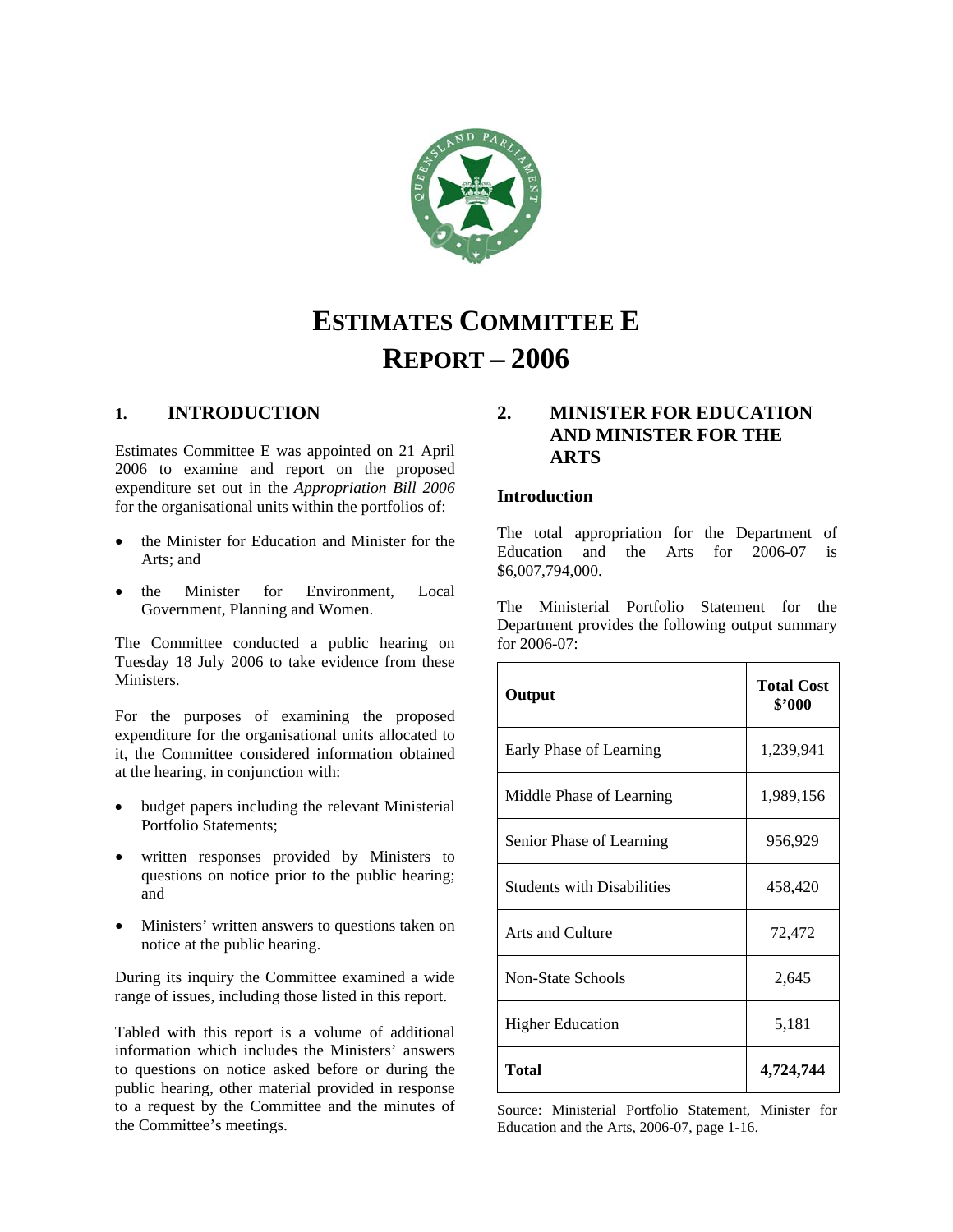### **Issues considered by the Committee**

During the course of its inquiry the Committee examined a range of issues including:

- costs of and staffing and other resourcing for prep year classes;
- replacement of asbestos roofs in schools;
- the new literacy framework;
- school numbers and school closures;
- student numbers and retention rates
- student achievement benchmarks;
- new homework guidelines;
- student behaviour management, including the positive learning program;
- Queensland academies;
- school capital works;
- new private boarding scheme for geographically isolated high school students;
- school based apprenticeships and traineeships;
- support for Big Brother;
- the Millennium Arts project;
- support for local artists;
- Indigenous artists support; and
- support for cultural festivals and for youth arts.
- **3. MINISTER FOR ENVIRONMENT, LOCAL GOVERNMENT, PLANNING AND WOMEN**

# **3.1 Environmental Protection Agency**

### **Introduction**

The 2006-07 appropriation for the Environmental Protection Agency is \$265,062,000.

The Ministerial Portfolio Statement for the Agency provides the following output summary for 2006- 07:

| Output                                              | <b>Total Cost</b><br>\$'000 |
|-----------------------------------------------------|-----------------------------|
| Protecting Our Natural and Cultural<br>Heritage     | 150,661                     |
| Promoting Sustainable Use of Our<br>Natural Capital | 93,170                      |
| Ensuring a Clean Environment                        | 50,657                      |
| <b>Total</b>                                        | 294,488                     |

Source: Ministerial Portfolio Statement, Minister for Environment, Local Government, Planning and Women, 2006-07, page 1-5.

### **Issues considered by the Committee**

During the course of its inquiry the Committee examined a range of issues including:

- environmental impacts of the proposed Traveston Crossing dam;
- new visitor facilities:
- resourcing for national parks; and
- research into possible chemical dispersal of flying foxes.

# **3.2 Department of Local Government, Planning, Sport and Recreation**

### **Introduction**

The 2006-07 appropriation for the Department of Local Government, Planning, Sport and Recreation is  $$876,802,000$ <sup>1</sup>

l

 $\mathbf{r}$ 

<sup>&</sup>lt;sup>1</sup> This appropriation includes funding for Sport and Recreation Queensland and the Queensland Academy of Sport, which lie within the department. However, those entities report to the Minister for Employment, Training and Industrial Relations and the Minister for Sport. Those areas were not examined by this Committee which examined only those organisational units that report to the Minister for Environment, Local Government, Planning and Women.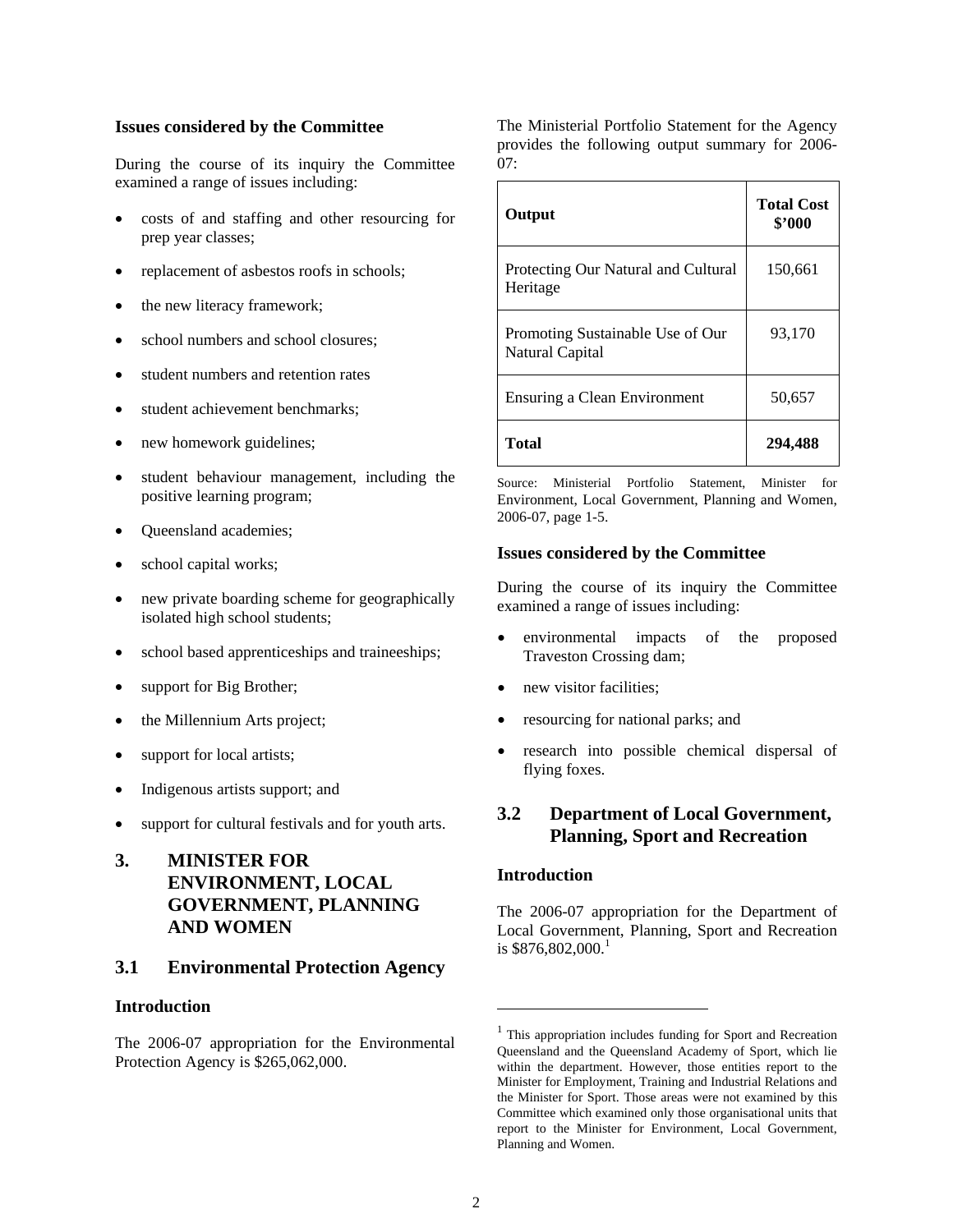| The Ministerial Portfolio Statement for the      |  |  |
|--------------------------------------------------|--|--|
| Department provides the following output summary |  |  |
| for 2006-07:                                     |  |  |

| Output                                                                                | <b>Total Cost</b><br>\$'000 |  |
|---------------------------------------------------------------------------------------|-----------------------------|--|
| Advice and Services for Good<br>Local Governance                                      | 12,045                      |  |
| <b>Funding for Local Government</b><br>Infrastructure and Facilities                  | 365,442                     |  |
| Planning and Development<br><b>Services</b>                                           | 21,744                      |  |
| Policy Coordination and Services<br>for Queensland Women                              | 4,436                       |  |
| Services, Infrastructure<br>and<br>Facilities to Queensland – Sport<br>and Recreation | 169,836                     |  |
| Total                                                                                 | 573,503                     |  |

Source: Ministerial Portfolio Statement, Minister for Environment, Local Government, Planning and Women, 2006-07, page 2-7.

# **Issues considered by the Committee**

During the course of its inquiry the Committee examined a range of issues including:

- funds for extension of maternity leave entitlements;
- financial training packages for women;
- horse trails;
- the Crime and Misconduct Commission inquiry into the Gold Coast City Council;
- Narangba Industrial Estate;
- local authority amalgamations;
- exercise of call-in powers,
- funding for Waterwise water usage reduction initiatives;
- support for Indigenous councils;
- local government governance; and
- integrated planning.

# **4. RECOMMENDATION**

Estimates Committee E recommends that the proposed expenditures, as set out in the *Appropriation Bill 2006*, for the organisational units within the portfolios allocated to the Committee, be agreed to by the Legislative Assembly without amendment.

# **5. ACKNOWLEDGMENTS**

The Committee thanks the Ministers and their departmental officers for their cooperation and assistance throughout the estimates process.

# **Ronan Lee MP**

Chair

31 July 2006

# **MEMBERS**

Mr Ronan Lee MP (Chair) Mr Stuart Copeland MP (Deputy Chair) Ms Jan Jarratt MP Mr Rob Messenger MP Ms Cate Molloy MP Mr Jim Pearce MP Mr Peter Wellington MP

# **SECRETARIAT**

Mr Stephen Finnimore, Research Director Ms Andrea Musch, Executive Assistant (until 9 June 2006) Ms Jodie Martin, Executive Assistant (from 13 June 2006)

The transcript of the Committee's public hearing is available on the Hansard web page at:

http://www.parliament.qld.gov.au/Hansard/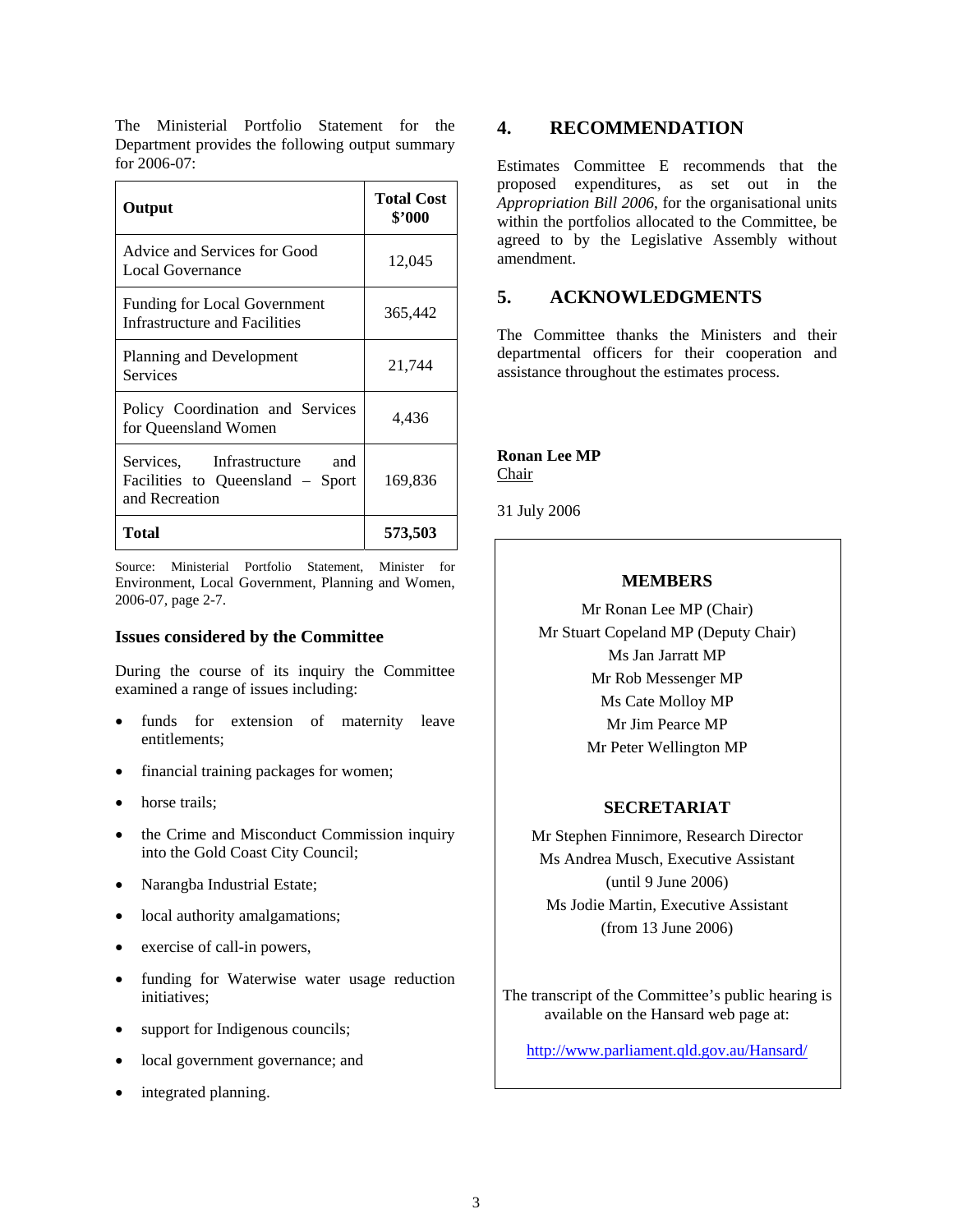### **STATEMENT OF RESERVATION**

I refer to the report of Estimates Committee E.

I would express the following general reservations in relation to the Estimates Committee process that led to that report:

- The whole Estimates Committee process does not enable the detailed scrutiny of the expenditures provided for in the Queensland budget
- The inappropriate grouping of Departments for each Estimates Committee limits the capacity to pursue whole of government issues
- Insufficient time is devoted by each Committee to the performance of its allocated task of reviewing expenditures
- Insufficient time is devoted by each Estimates Committee to the consideration of individual Ministerial Portfolio Statements
- The limit on the number of questions on notice able to be asked on each Ministerial Portfolio Statement prevents the pursuit of important issues
- The receipt of replies to questions on notice less than 24 hours prior to the actual commencement of Committee hearings limits the capacity to understand the answers and research their failure to provide adequate answers to the questions posed
- The structured nature of Committee proceedings into blocks of questions from Government and Non-Government Members which prevent Members being able to follow a line of questioning in a logical and consistent manner to finality
- The limiting of each block of questions to 20 to 30 minutes generally thus preventing detailed consideration of particular issues because of time constraints
- The break-up of time within particular Ministerial Portfolio Statements to particular areas of Departments of Agencies thus limiting consideration of particularly important elements of a particular Department or Agency
- The capacity of Ministers to answer questions in such a manner as to avoid the issue being investigated
- The inability of Estimates Committees to ask questions directly of senior public service administrators
- The use by Government Members of questions to Ministers that enable those Ministers to utilise the time of the Committee to make propaganda statements, grandstand and undertake media stunts instead of addressing issues in relation to proposed expenditures.

Whilst noting the report that has been prepared I would also express the following specific reservations in relation to that report:

### **MINISTER FOR EDUCATION**

### *Prep Year*

- The failure of the Minister to advise of the current total estimated cost of the implementation of Prep across **Oueensland**
- The failure of the Minister to advise of the estimated staffing costs for teachers and teacher aides associated with the introduction of Prep in 2007
- The failure of the Minister to advise of the actual number of Prep classes required for 2007
- The failure of the Minister to advise how many schools will need additional Prep classrooms to those previously estimated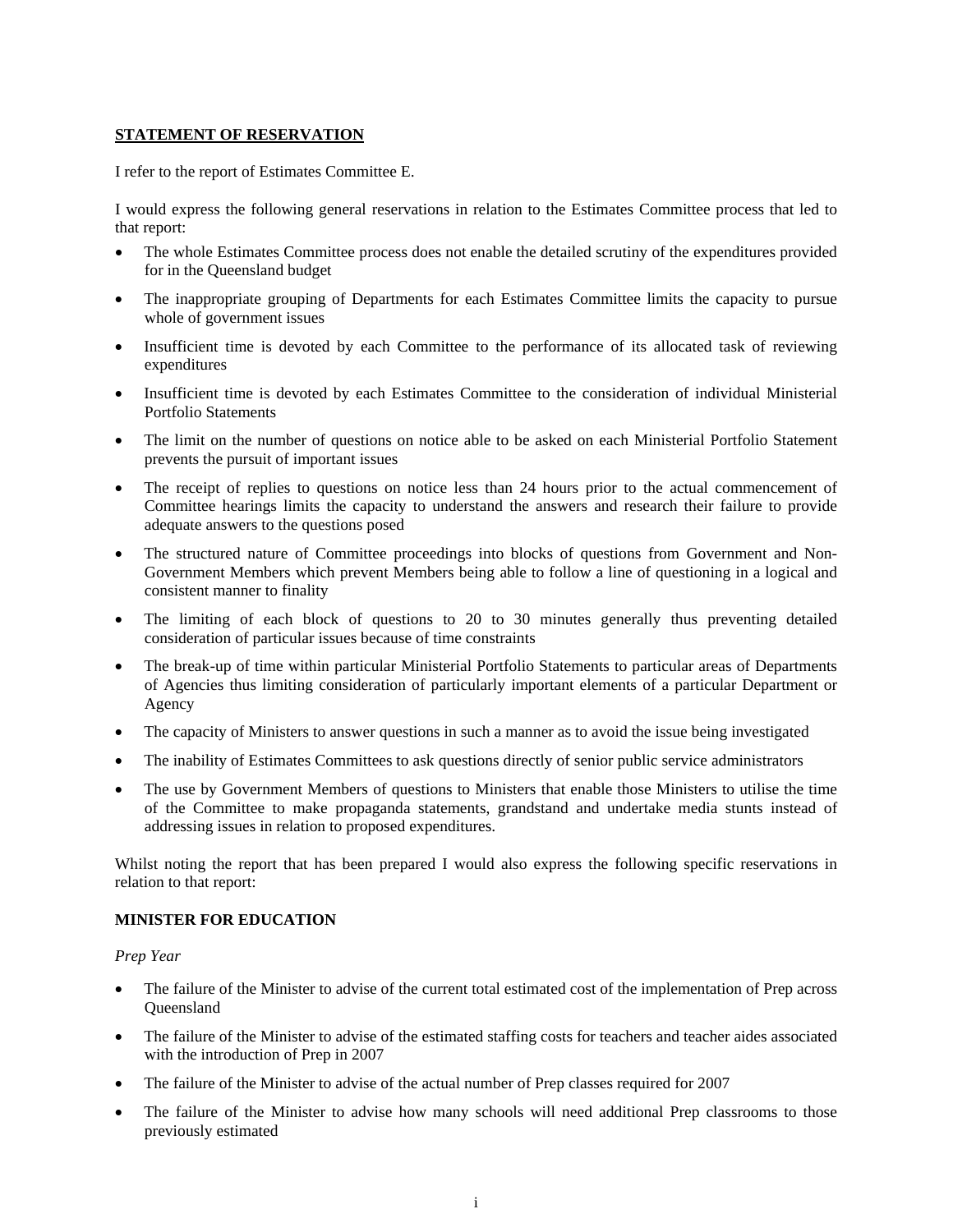- The failure of the Minister to guarantee that the target size of 25 students will not be exceeded in any Prep year classes in 2007
- The failure of the Minister to advise how many full-time equivalent teacher aides will be needed to cover the amount of teacher aide time that has been allocated to Prep for next year
- The failure of the Minister to advise of the total number of hours that would be required to cover the fulltime allocation of a teacher aide to every Prep class based on the estimated number of students expected to commence prep in 2007
- The failure of the Minister and his Department to prepare calculations of what it would cost or what hours would be required to provide a full-time teacher aide to every Prep class in 2007
- The failure of the Minister to address the concerns of parents, teachers and the greater community regarding the lack of teacher aide time that has been allocated to Prep
- The failure of the Minister to advise how many classes of Prep will be in facilities that are not planned to be the permanent facilities for these Prep classes

### *Safe and Supportive Schools*

- The failure of the Minister to advise how many assaults have occurred in Queensland State Schools over the past 12 months
- The failure of the Department, acting under the responsibility of the Minister, to record sufficient details of all assaults that have occurred in Queensland State Schools
- The failure of the Minister to advise how many assaults have occurred in Queensland State Schools over the past 12 months involving a weapon of any sort and, if any weapon was involved, what type of weapon was used
- The failure of the Department, acting under the responsibility of the Minister, to record sufficient details of all assaults that have occurred in Queensland State Schools involving a weapon and the type of weapon used

### *Curriculum and Performance Measures*

- The failure of the Minister to explain why Queensland State Schools have not achieved 10 out of 12 national academic benchmarks, those being year 2 reading, year 2 writing, year 2 numeracy, year 3 reading, year 5 writing, year 5 reading, year 5 numeracy, year 7 reading, year 7 writing and year 7 numeracy
- The failure of the Minister to advise of how the performance results of Queensland State Schools will be improved so that our children will receive an education on par with, or better than, the national benchmark
- The failure of the Minister to explain why Queensland State School retention rates have declined since the Beattie Government came to power in 1998
- The failure of the Minister to advise how the total number of students attending Queensland State Schools will be maintained

### *School Closures*

- The failure of the Minister to advise why Queensland has experienced a decrease in the number of State Schools since the Beattie Government came to power in 1998
- The failure of the Minister to advise whether the introduction of Prep contributed to or influenced the threatened closure of the small primary schools currently 'on watch' in Queensland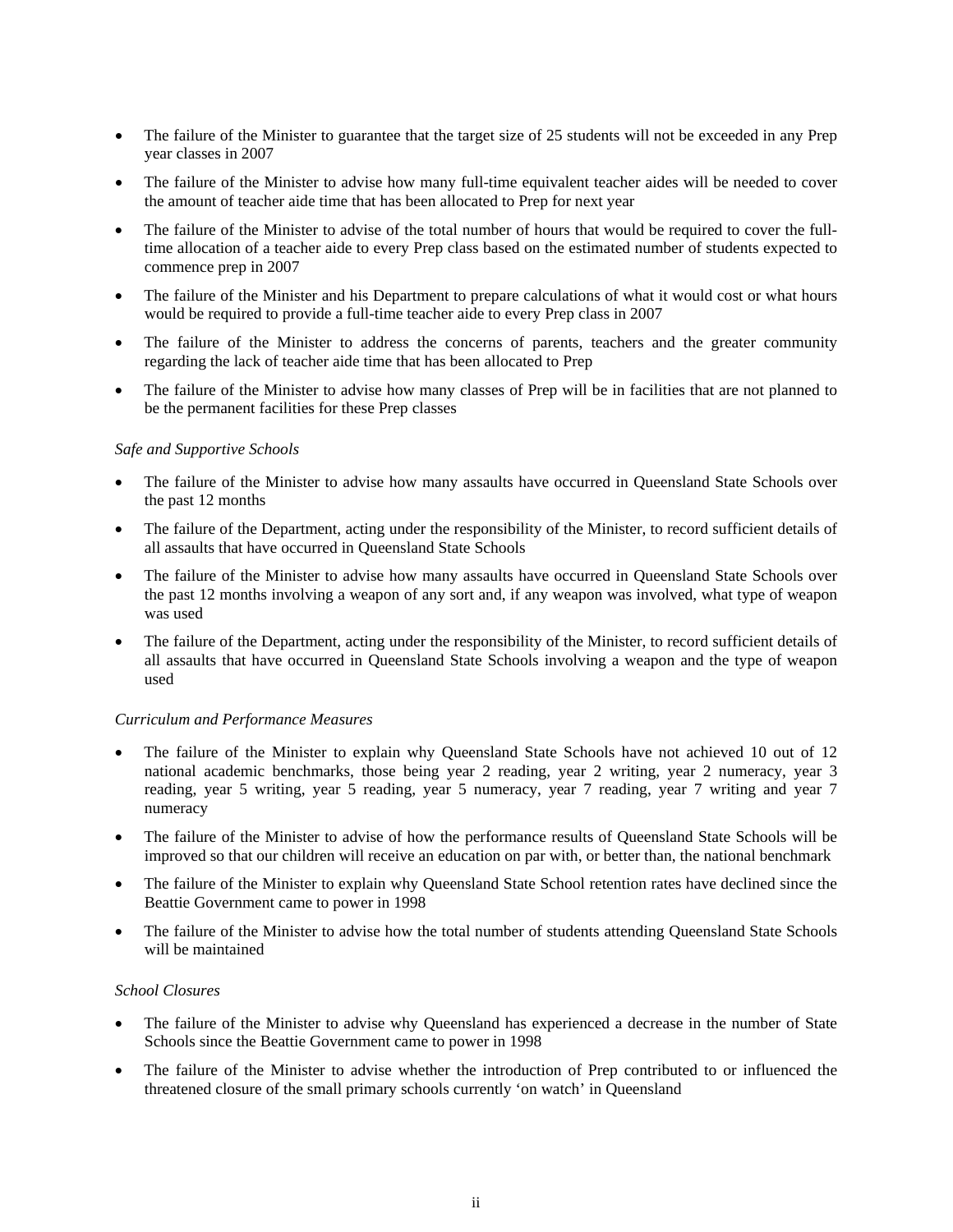### **MINISTER FOR THE ARTS**

- The failure of the Minister to nominate and provide details of what assistance via a grant, loan or rebate was provided to Big Brother and all parties associated with Big Brother
- The failure of the Minister to provide a complete breakdown of amount of payroll tax holiday or rebate for Big Brother and deferred it to the Treasurer
- The failure of the Minister to provide information as to what the interest rate that the Big Brother Series had paid. The statement that it was half rates roughly of a commercial rate, did not answer the question and nor did the Minister clarify as to why they were entitled to such special treatment
- The inaction of the Minister to report on the review announced of the PFTC last month
- The inability of the Minister to provide clear guidelines in relation to the storage of Queensland Art Gallery works

I trust that these reservations will be noted.

Yours faithfully

**STUART COPELAND MP Member for Cunningham Shadow Minister for Education and Shadow Minister for the Arts**